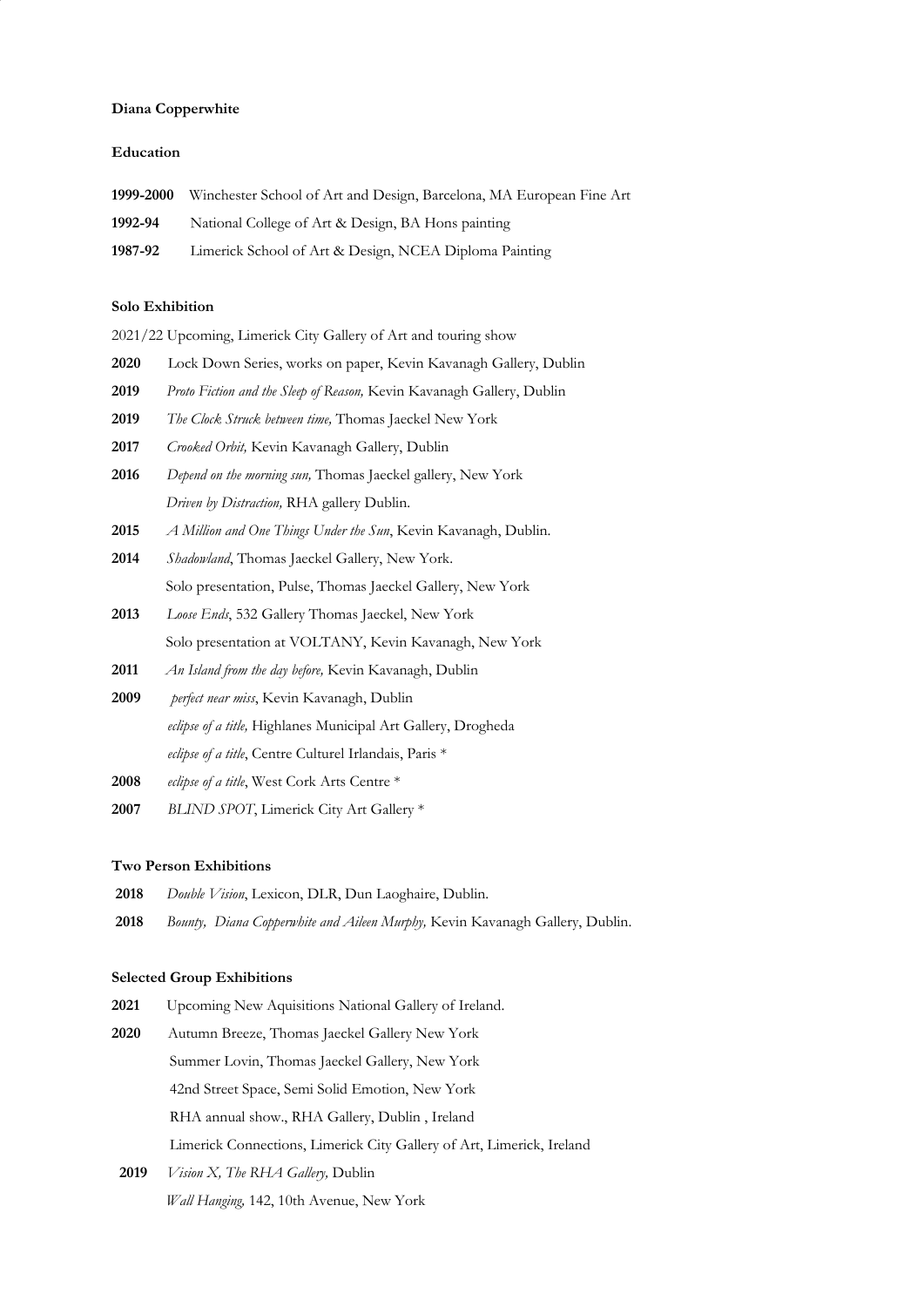*Tactical Magic*, Tulca Festival of Visual Art., Galway, invited artist *Reforming,* Galway International Arts Festival, 126 Gallery Galway, invited artist

- **2018** *Prism, The Art and Science of Light,* The Glucksman Gallery, UCC, Cork, Ireland The Mark Rothko Center, Daugavpils, Latvia
- **2017** *X years after,* Thomas Jaeckel Gallery, New York *A lonely Impulse of Desire*, University of the Arts Museum, Tokyo, *Many Worlds,* Centre Culturel Irlandais, Paris *Peripheries 2017, Soul Beating,* Gorey School of Art, Wexford, Ireland. *Virtu,* Hunt museum, Limerick *Last Picture Show*, Thomas Jaeckel Gallery, New York
- **2016** *Winter Salon*, 532 Gallery Thomas Jaeckel, New York
- **2015** *The Art of a Nation,* works from the AIB collection, Mall Galleries, London Group presentation with Kevin Kavanagh, VOLTA Basel.
- **2014** *Inside the Palace,* with Danny Rolph, Kevin Kavanagh, Dublin. *Chancery Lane,* Kevin Kavanagh, Dublin. Two person presentation, Armando Marino, Diana Copperwhite, Pulse, Thomas Jaeckel Gallery, New York. *The Artist's Eye*, AIB Art Collection, Hunt Museum, Limerick. *Re-framing the Domestic in Irish Art,* Highlanes Gallery, Drogheda. *Personal Choice*, Limerick School of Art and Design, Limerick City of Culture, Limerick. *New Acquisitions*, RHA, Dublin
- **2012** *Into the Light*, The Arts Council-60 Years of Supporting the Arts Crawford Art Gallery, Cork\*
	- *Anna Bjerger, Diana Copperwhite and Oliver Comerford*, Kevin Kavanagh, Dublin
	- *Painting Now*, Ron Mandos, Amsterdam
	- *Making Familiar*; Temple Bar Gallery, Dublin.

Group show and Symposium, Temple Bar Gallery, Dublin

- Group presentation with Kevin Kavanagh, VOLTA Basel, Switzerland
- Askeaton Contemporary Arts, Temporary public Art Commission\*
- *The Mind was Dreaming, the world was its Dream,* Diana Copperwhite, Michael Kalmbach
- & Hiraki Sawa, Curated by Jacqui McIntosh, Solstice Art Centre, Navan, Ireland \*
- **2011** *The Fold*, Visual Centre for Contemporary Art, Carlow\* *New Works Visiting Artists,* Graphic Studio Gallery, Dublin *Graphic Studio: 50* Years *in Dublin,* Irish Museum of Modern Art, Dublin \*
- **2010** *Collecting the New: Recent Acquisitions to the IMMA Collection*,
	- Irish Museum of Modern Art, Dublin
		- *Regarding Painting*, Kevin Kavanagh, Dublin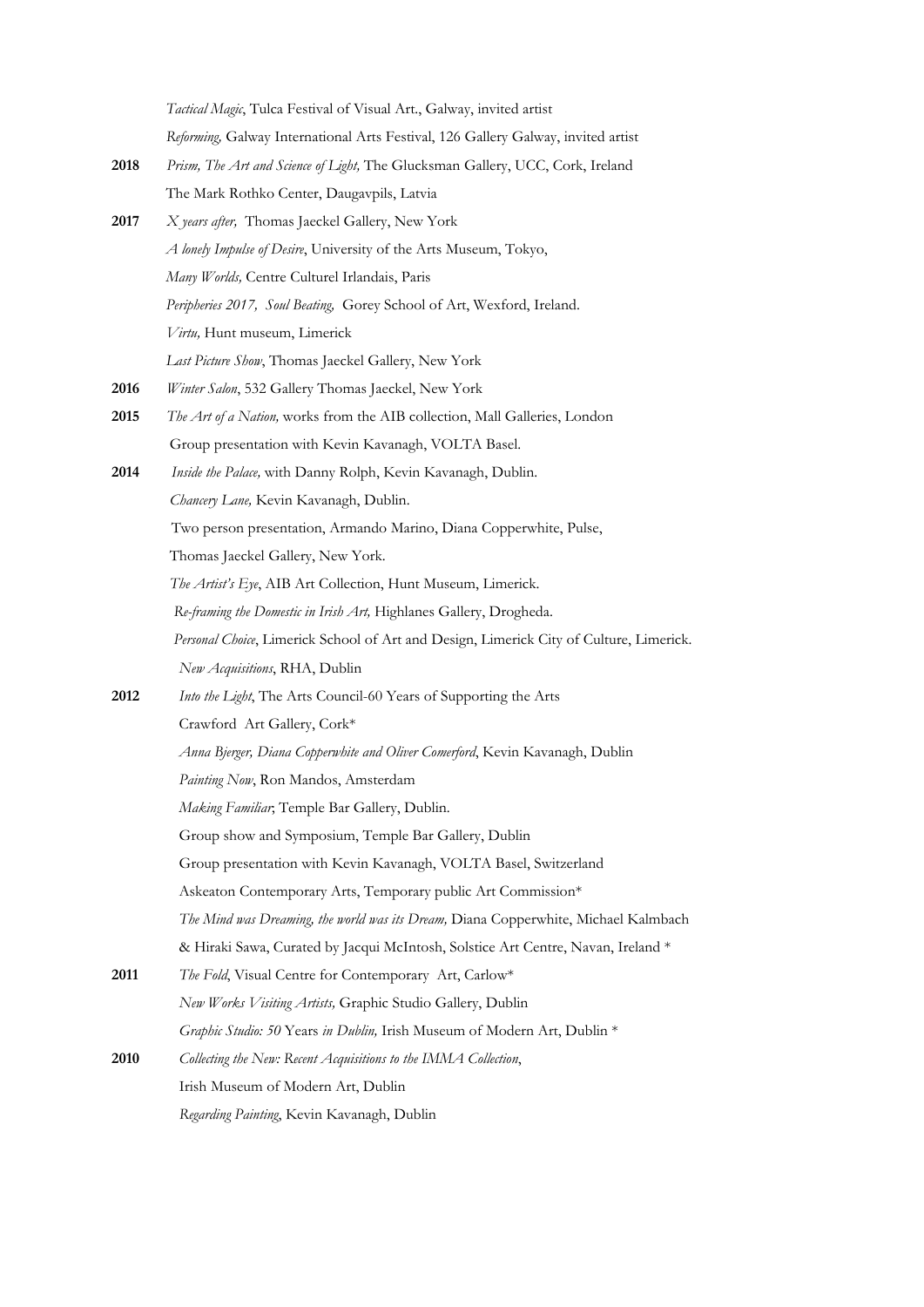*The Marianbad Palace*, Haroon Mirza, Diana Copperwhite, Laura Buckley, Jorge de la Garza, Alicja Kwade and Ian Monroe, Highlanes Gallery and Driochead Arts Centre, Drogheda Arts Festival, curated by Jacqui McIntosh

*Abundance*, Limerick City Gallery of Art

- **2009** *Above the Fold*, Kevin Kavanagh, Dublin *Alchimie – Multiples – Papiers,* Françoise Besson, Lyon, curated by Michael Woolworth, Lyon Biennale \* *Visiting Artists*, Graphic Studio Gallery *To Have & Have Not*, curated by Gemma Tipton, Kinsale Arts Week, Cork
- **2008** *Group Therapy*, Kevin Kavanagh, Dublin *Winter Salon,* Temple Bar Gallery, Dublin *International Painting Prize,* Guasch Coranty Fundacio, Tecla Sala, Barcelona \*

## **Site Specific Projects**

- **2018** *Anatomy of Time*, Double Vision DLR, Lexicon Dun Laoghaire Dublin
- **2016** *Driven By Distraction,* RHA gallery, Dublin
- **2012** Askeaton Contemporary Arts, Temporary public Art Commission\*
- **2008** *eclipse of a title,* Highlanes Municipal Art Gallery, Drogheda \* *eclipse of a title*, Centre Culturel Irlandais, Paris \*

# **Awards and Residencies**

- 2018 Mark Rothko Center, Daugavpils, Latvia
- **2014** Nominee, Pulse Prize, New York
- **2012** Invited Artist, Josef Albers Foundation, Connecticut.
- **2008** Finalist, International Painting Prize, Guasch Coranty Fundacio, Barcelona Project Residency , Temple Bar Gallery & Studios, Dublin
- **2007** Winner, AIB Prize, Dublin

## **Selected Collections**

The National Gallery of Ireland

The Mark Rothko Center, Daugavpils, Latvia

- Irish Museum of Modern Art
- The National Self Portrait

collection, UL Limerick Ireland

Arts Council of Ireland

Limerick City Gallery of Art

Mariehamn Stadbiblioteque, Aland, Finland

The Office of the President of Ireland

Office of Public Works Ireland

Contemporary Irish Art Society

Highlanes Municipal Gallery of Art Ireland